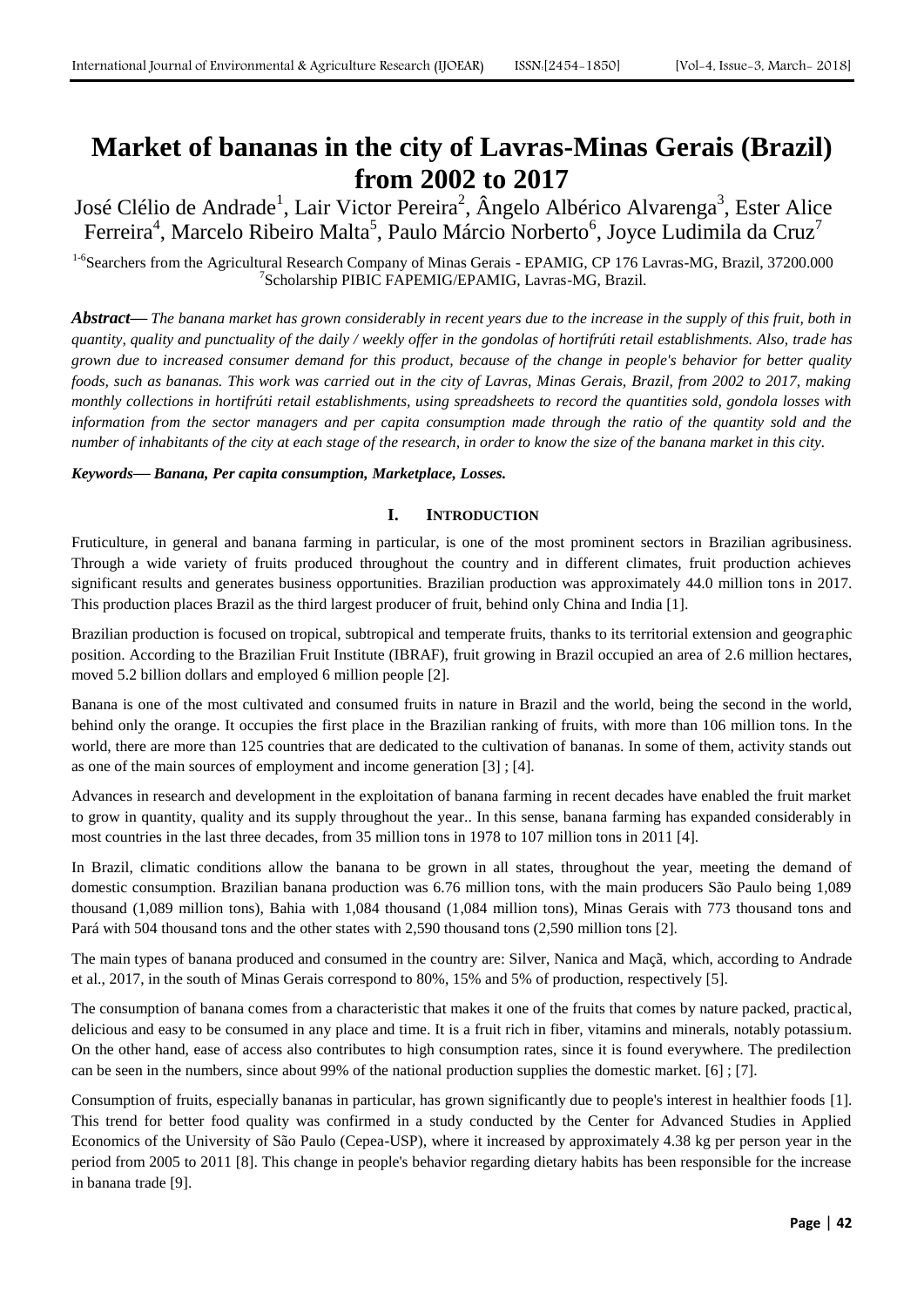The objective of this work was to know the banana trade of the city of Lavras - MG, in relation to the volume sold, percentage of losses in the gondolas and per capita consumption of bananas by the population from 2002 to 2017.

### **II. METHODOLOGY**

This research was carried out in six stages in the city of Lavras - MG, Brazil, the first one in 2002/2003; the second of 2004/2005, the third of 2008/2009, the fourth of 2011/2012, the fifth of 2014/2015 and the sixth of 2016/2017 in the months of July to June, in the various networks of supermarkets, wagons and fairs - free.

The data collection was performed monthly, through a spreadsheet with questions about quantity marketed, total value of consumer prices and percentage of losses in gondolas. The data collected were tabulated and analyzed monthly.

The sampling of the number of establishments interviewed was performed according to the criteria of Cochran [10], where in places with more than fifty commercial establishments the sample is 10%, from ten to forty establishments of 20% and less establishments of 100%. For this research conducted in the city of Lavras, Minas Gerais, Brazil, the sample was 100% of the four chains of supermarket establishments and ten retail establishments.

## **III. RESULTS AND DISCUSSION**

According to Chart 1, in the first stage (2002/2003) they were traded on average of 78.77 t of banana per month, in the second 83.85 t (2004/2005), in the third 110 , 85 t (2008/2009), the fourth 138.36 t (2011/2012), the fifth 142.37 t (2014/2015) and the sixth 146.36 (2016/2017).

According to the data presented, there is an increase of 6.44% from the first to the second stage [11] and from 40.72% from the first to the third stage. From the third to the sixth stage an increase of 32.06% and from the first to the sixth of 85.84%, which demonstrates the tendency of increase in banana consumption by the population, motivated mainly by the aspects related to health and the search for a better quality of life [12].



#### **GRAPH 1 - QUANTITY (T) OF BANANA MARKETED IN LAVRAS FROM 2002 TO 2017.**

In six years, from the first to the third stage, per capita consumption of bananas in Lavras rose from 11.81 kg / inhabitant / year [11] to 20.74 kg / inhabitant / year. In that interval, consumption per capita had an increase of 8.93 kg per person per year, registering an increase of 4.38 kg per person per year.

In the 2016/2017 period, the per capita consumption of the city of Lavras was 17.22 kg / inhabitant / year, which compared to the 2002/2003 stage, which was 11.81 kg, there was an increase of 45.80% in fifteen years. In Brazil, per capita consumption in 2016/2017 was 25.00 kg / inhab / year [13], which, compared to Lavras-MG in the same period, we can say that Lavras-MG consumed less than the average of the country, that is, around 21.33 kg / person.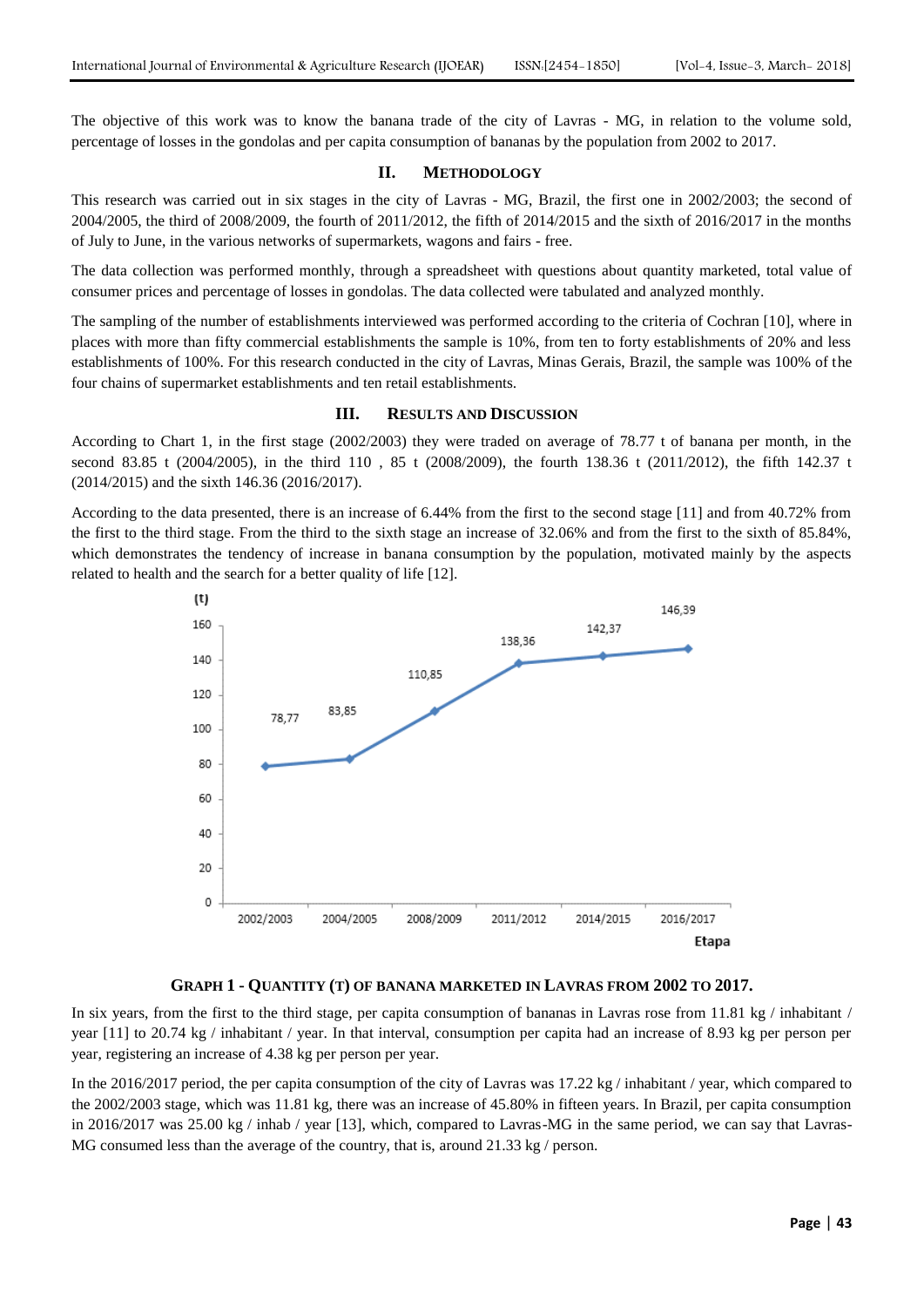As shown in Graph 1, there was an increase in banana consumption over the period evaluated. This fact can be explained by the increase in the banana supply in the retail market, due to the increase in demand for the population, motivated by the behavioral changes of the population that started to seek healthier food, combined with an improvement in the purchasing power of society in general, as well as the improvement of the supply and distribution of these products by the retail network with assiduity and punctuality.

In the first stage, the banana losses in supermarket shelves and bakeries increased from 7.8% [11], to 4.6% in the following stages, according to the report of those responsible for the hortifrúti section of the establishments surveyed. There was a reduction in losses from 6.54 t / month to 3.85 t / month, ie 2.69 t / month in the second stage, 3.37 t / month in the third, 4.43 t / month / month on Wednesday,  $4.56$  t / month on Thursday and  $4.68$  t / month in the sixth stage, resulting in a reduction in waste in banana marketing. This is due to the efforts made by the management of the retailers (supermarkets and wagons) in the logistics of distribution to the final consumer.

Table 1 shows the data of Banana Prata, Nanica, Maçã and Others (Quince, Terra, Ouro, etc) marketed in the city of Lavras, MG, Brazil in the sixth stage of this research, from August 2016 to January 2017.

The average amount of banana traded in the period from August 2016 to January 2017 was 150.58 t, with a monthly average of the cultivars Prata with 102.29 t, Nanica with 37.13 t, Maçã with 8.43 t and Others with 2.73 t.

The silver banana had the largest quantity traded in October 2016, the Nanica in January 2017, the Apple in January 2017 and others, also in January 2017.

Banana Prata had an average participation of 67.93% of the total marketed, Nanica with 24.65%, Apple with 5.59% and others with 1.81%. The main types of banana produced and consumed in the country are Prata, Nanica and Maçã and, according to Andrade et al., 2017, in the south of Minas Gerais are 80%, 15% and 5% respectively [5].

Table 1 shows that the month of December was the month with the highest average supply of bananas in the city of Lavras. It can be said that this event is due to the greater supply of the fruit, accompanied by the greater demand of these products by the population, a factor motivated by the Christmas festivities and also by the increase of income, with the receipt of the 13th salary.

As for the increase in the volume of bananas marketed, it can be said that this is a consequence of the increase in productivity and quality, as well as the constant supply of these products during all months of the year. This offer, in turn, is provided by the technological development resulting from the results of continuous scientific research, which has enabled the advancement of banana farming in the various geographic regions of Brazil.

| 2017.                         |              |          |              |                 |              |              |                |
|-------------------------------|--------------|----------|--------------|-----------------|--------------|--------------|----------------|
| <b>Fruit/Month</b>            | Agu/16       | Set/16   | Oct/16       | $\text{Nov}/16$ | Dev/16       | Jan/17       | <b>Average</b> |
| Silver banana                 | 92,79        | 109,66   | 109,93       | 102,24          | 104,72       | 94,38        | 102,29         |
| Banana nanica                 | 28,29        | 27,09    | 33,30        | 40,79           | 47,85        | 53,46        | 37,13          |
| Banana apple<br><b>Others</b> | 7,45<br>2,84 | 6,811,92 | 8,42<br>2,92 | 8,91<br>2,81    | 9,23<br>2,75 | 9,81<br>3,18 | 8,43<br>2,73   |
| <b>TOTAL</b>                  | 131,37       | 145,48   | 154,57       | 154,75          | 164,55       | 130,83       | 150,58         |

# **TABLE 1 VARIETIES OF BANANAS MOST COMMERCIALIZED (t) IN LAVRAS-MG, FROM AUGUST 2016 TO JANUARY**

#### **IV. CONCLUSION**

The commercialization of bananas in the city of Lavras, MG, Brazil, has increased due to greater supply, quality and attendance and punctuality of delivery in the gondolas;

Technological development has provided the best banana production, throughout the year, favoring the supply of fruit to the population and driven the change of habit of people by their daily consumption.